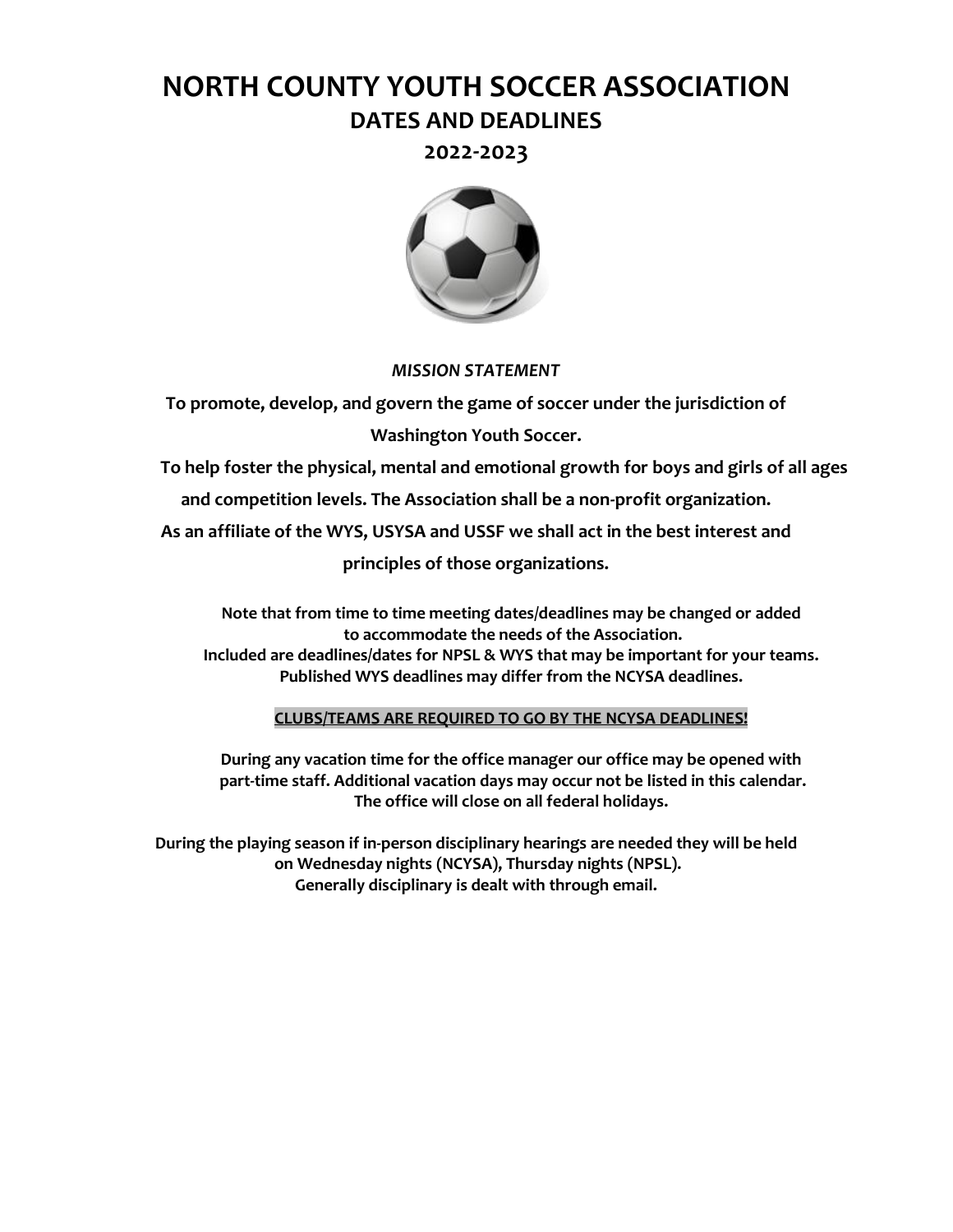## **APRIL 2022**

- 5 NCYSA Meeting, 7 pm
- 16 Spring Season Starts
- 21 Fall Rec. Scheduling Meeting, 7pm

## **MAY 2022**

- 3 NCYSA Meeting, 7 pm
- 21 WYS AGM
- 23 NPSL Fall / HS Girls Winter League Application Open (Online)
- 30 NCYSA office closed

# **JUNE 2022**

- 7 NCYSA Meeting, 7 pm
- 15-19 USYSA Region 4 Presidents Cup Regionals, Phoenix, AZ
- 20-26 USYSA Region 4 Championship Cup Regionals, Boise, ID

## **JULY 2022**

- 1-5 NCYSA office closed
- 5 NCYSA Meeting, 7 pm
- 7-10 USYSA Region 4 Presidents Cup Regionals, Greensboro, NC
- 13 Deadline for submitting NCYSA Fall Rec. Teams/Coaches (U12-U19)
- 19-24 USYSA Region 4 Championship Cup Regionals, Orlando, FL
- 22 Deadline for submitting NCYSA Fall Rec. Teams/Coaches (U8-U11) and field lists.
- 28 NCYSA Rec. U12-U19 Team Seeding Meeting, 7pm
- 29 NPSL Fall Registration Closed

# **AUGUST 2022**

- 2 NCYSA Meeting, 7 pm
- 11 NPSL Fall Placement Meeting
- 14 NCYSA Rec. Preliminary schedule available
- 23 Deadline for adds, deletes, corrections to NCYSA Preliminary Schedules
- 23 NPSL Schedules out to Associations
- 28 NCYSA Rec. League schedules ready
- TBD Referee Assignor Meeting, 6:30 pm
- TBD North Chapter Referee Meeting/Picnic
- TBD NCYSA sponsored Goalie Clinics

#### **SEPTEMBER 2022**

- 5 NCYSA office closed
- 5 NCYSA Meeting, 7 pm
- 10 Fall season begins All Leagues
- TBD NCYSA sponsored Goalie Clinics

#### **OCTOBER 2022**

- 1 Deadline for District 1 Rec. Cup Application
- 4 NCYSA Meeting, 7 pm
- 31 NCYSA Office Closed
- TBD Referee Assignor Meeting, 6:30 pm